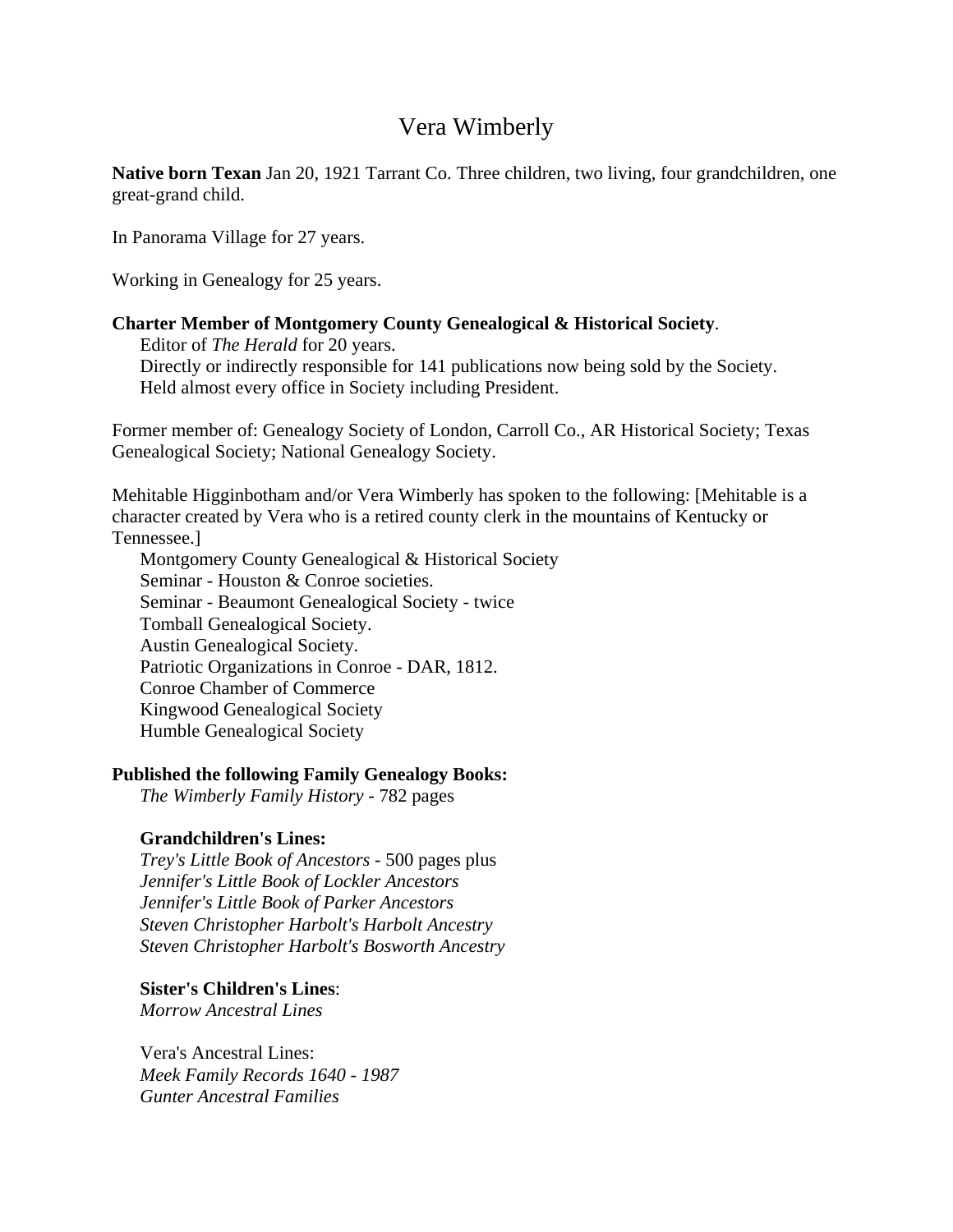*Branch Family Records - Related and Unrelated*  The above books are all 250 pages plus.

**Sis-in-law's Line**  Wright Family Records.

#### **Belongs To These Patriotic Organizations:**

Daughters of the American Revolution Daughters of 1812 National Society of Colonial Dames of 17th Century Society of Descendants of Washington's Army at Valley Forge National Society of Magna Charta Dames

Designed dream home built by Vera & Scott in 1970 on  $19<sup>th</sup>$  TeeBox, Panorama Country Club, Conroe, TX

#### **Enjoyed Membership In These Organizations:**

President: Pine Forest Garden Club, Houston, TX President: Women's Golf Association, Pine Forest Country Club, Houston, TX President: Women's Golf Association, Panorama Country Club, Panorama Village, Conroe, TX President: Texas Senior Women's Golf Association, Hughie Call Scribbler's Club, Conroe, TX

**Took Genealogy Field Trips to**: Georgia, Arkansas, Tennessee, & Louisiana, until found it could be researched in Salt Lake City. Researched in Salt Lake City twice a year for past 15 years.

I remember a very happy childhood spent on a farm with loving parents in Cisco, Texas where my father farmed and worked on the Southern Pacific Railroad as a freight agent. The depression caused his separation from the railroad. A small dairy business, along with his farm products provided a livelihood for the family until the middle child, Ruby Jean Meek, had diphtheria. At this time his milk customers quit him and he was forced to move to Fort Worth, Texas and accept employment on the W.P.A. I was eleven years old when we left the farm and returned to Fort Worth, Texas. My elementary schooling was obtained in both Cisco and Fort Worth, Texas.

I was a 1938 honor graduate of North Side High School, Fort Worth, Texas during the depression. I went to work two weeks after graduation supporting my family of five until my marriage.

I continued to work outside the home after marriage until 1951 when we got our first child. Even then I helped with the office work when Scott was getting his business started.

After the birth of our third and last child, I became involved in all the usual things mothers get involved in: P.T.A.; Cub Scott Den Mother - three years; Girl Scout Leader - three years.